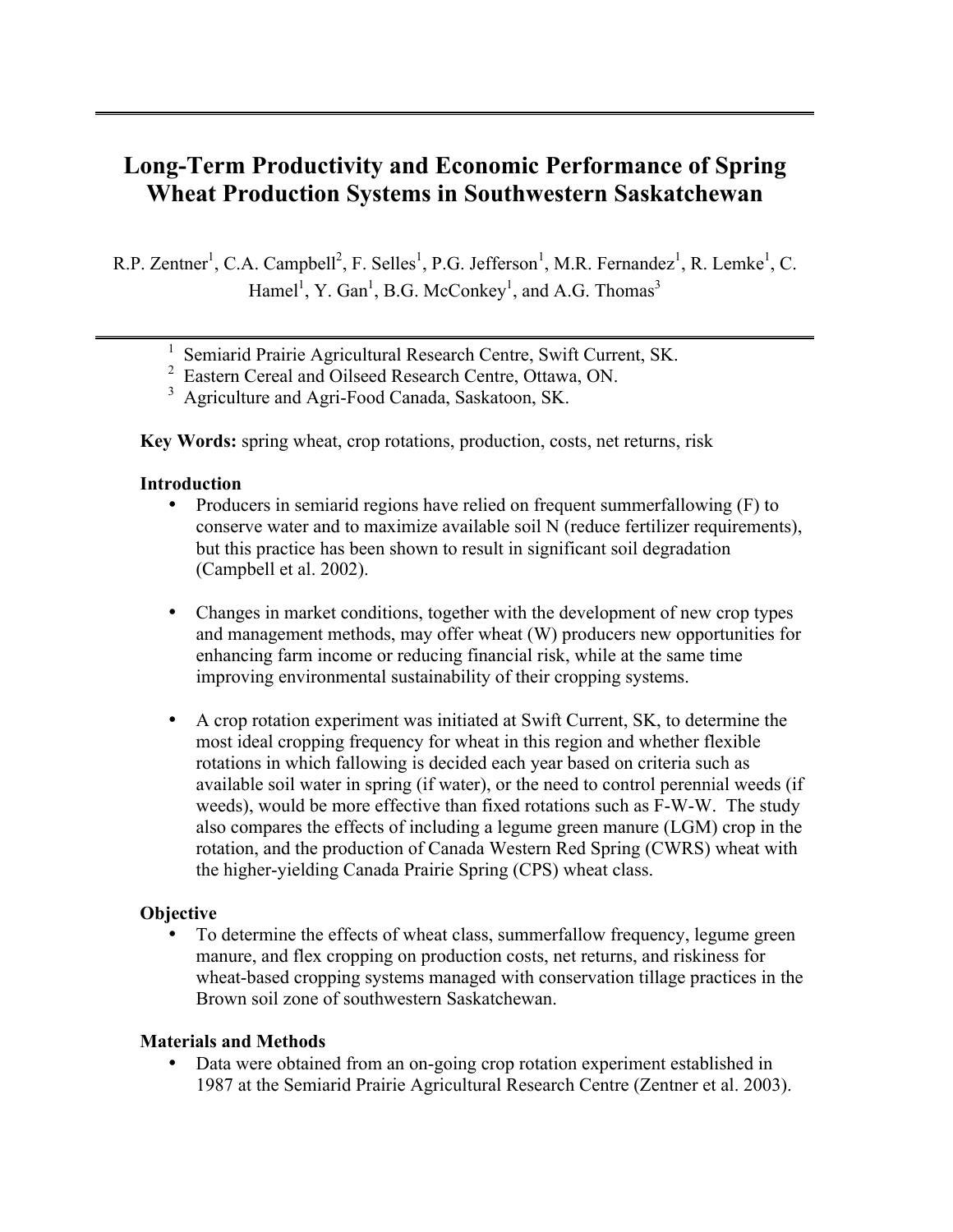- We evaluated 7 cropping systems, five fixed and two flex-crop rotations, over the 1988 to 2002 period (Table1). All rotations have three replicates, with all phases of each rotation present every year. The soil is a Swinton loam and had been under F-W cropping for the previous 80 years.
- The rotations were managed using minimum and zero tillage practices, using recommended methods and rates of pesticide application.
- All crops were fertilized with N and P based on soil tests (Zentner et al. 2003). The average rates of N applied to wheat grown on fallow or after LGM partialfallow were 28 to 37 kg ha<sup>-1</sup>, while wheat grown on stubble received 41 to 52 kg N ha<sup>-1</sup>. Wheat plots also received P fertilizer applied with the seed at 9.6 kg P ha<sup>-1</sup>, while the LGM received only P at a rate of 4.9 kg ha<sup>-1</sup>.
- The LGM crop was Indianhead black lentil from 1987-98, and chickling vetch, cv >AC Greenfix=, thereafter. The legume seed was inoculated with commercial peat-based rhizobium culture prior to planting.
- The wheat stubble was cut as tall as possible (usually  $>$  30 cm) to enhance overwinter snowtrapping and soil water conservation.
- For the economic analysis, all purchased inputs and machine operations were valued and held constant at their 2003 cost levels (Saskatchewan Agriculture, Food and Rural Revitalization 2003; University of Saskatchewan 2003).
- Participation in the Canada/Saskatchewan Crop Insurance Program was assumed to be at the 70% yield coverage for both wheat classes. The 2003 premium rates and payout criteria for Risk Area # 10 of Saskatchewan were assumed (Saskatchewan Crop Insurance Corporation 2003).
- The net farm-gate prices for CWRS and CPS wheat were taken at their respective 10-year (1992/93 - 2001/02) mean values, namely \$158  $t^{-1}$  (STD = \$27  $t^{-1}$ ) for CWRS wheat (13.5% protein) and \$140  $t^{-1}$  (STD = \$29  $t^{-1}$ ) for CPS wheat. The price for CWRS wheat was adjusted by treatment, replicate, and year for grain protein content in accordance with the 2003 protein price schedule as established by the Canadian Wheat Board.
- The economic performance of the cropping systems were also evaluated for a range of product prices (representing two standard deviations lower to two standard deviations higher than their respective mean values) to test the sensitivity of the findings to changes in these price conditions.
- All economic results are expressed on a per hectare basis for the complete rotation systems, which includes the costs and returns for all cropped and fallow portions of each rotation, and all data were subjected to analysis of variance for split-plot designs with rotation as main plot and year as sub-plot (SAS Institute Inc. 1985). Riskiness was assessed using stochastic dominance analysis to compare the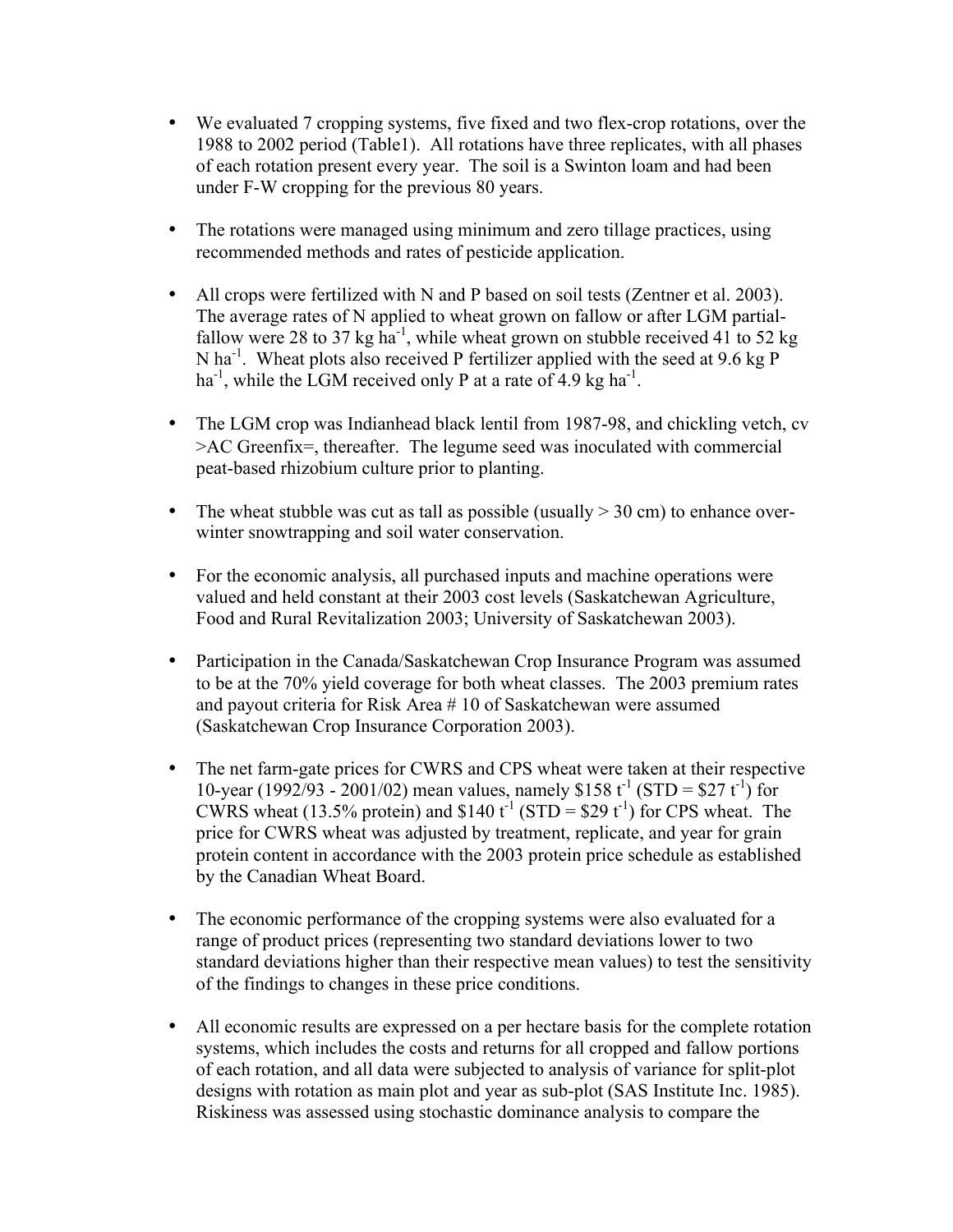probability density functions of net returns from the rotation treatments for producers with low, medium, and high risk aversion (Zentner et al. 1992).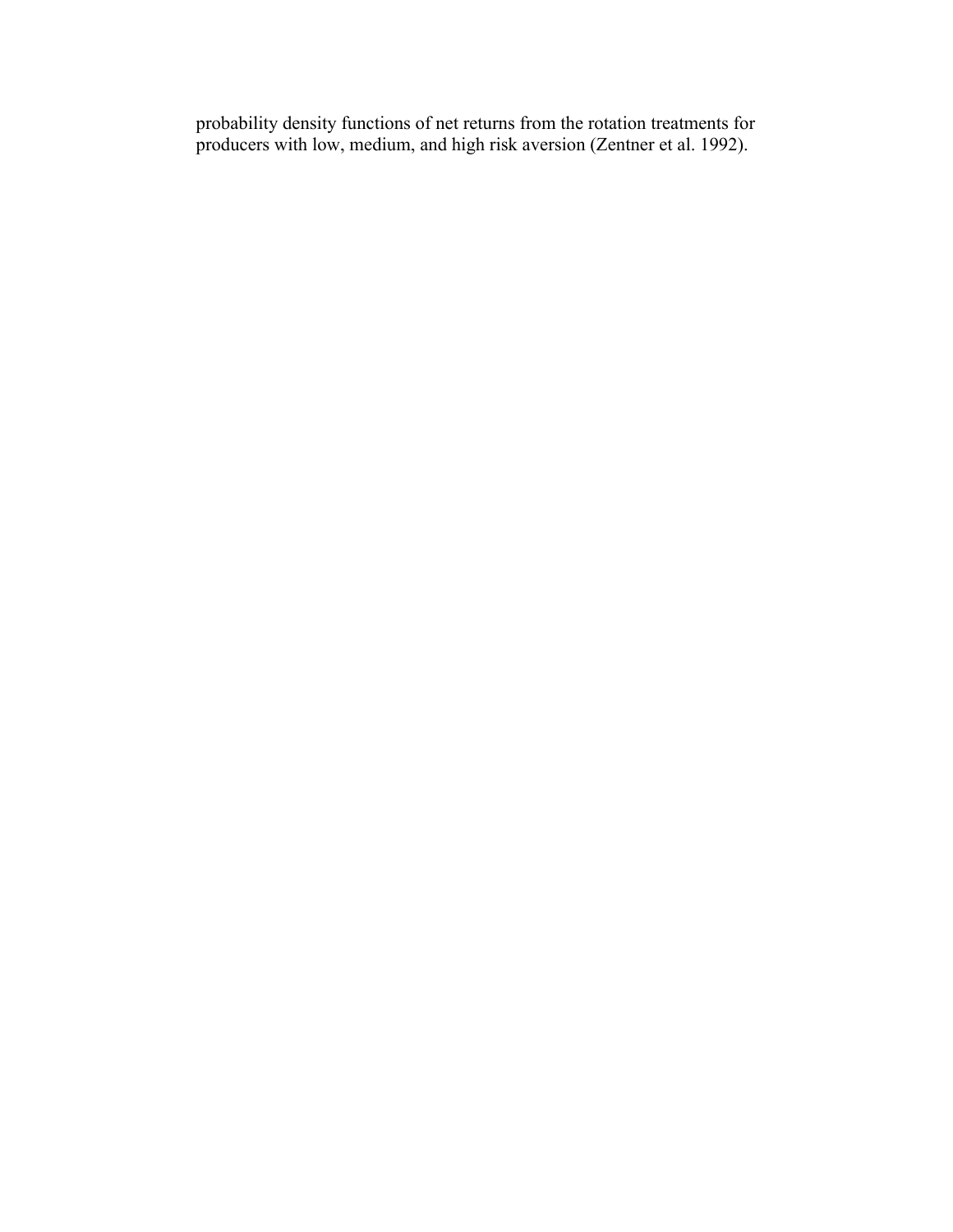Table 1. Crop rotation systems at Swift Current.

| <b>Crop rotation description</b>                                     | Abbreviation |
|----------------------------------------------------------------------|--------------|
| Fallow-CWRS Wheat-CWRS Wheat                                         | $F-W-W$      |
| Legume Green Manure-CWRS Wheat-CWRS Wheat                            | LGM-W-W      |
| Fallow-CPS Wheat-CPS Wheat                                           | F-HY-HY      |
| Fallow-CWRS Wheat-CWRS Wheat-CWRS Wheat                              | F-W-W-W      |
| Continuous CWRS Wheat                                                | Cont W       |
| Continuous CWRS Wheat (if water) <sup>1</sup><br>Cont W (if water)   |              |
| Continuous CWRS Wheat $(if$ weeds) <sup>2</sup><br>Cont W (if weeds) |              |

<sup>1</sup> Continuous CWRS wheat unless available soil water in spring is  $\leq$  7.5 cm, in which case the land is fallowed. The plots were fallowed in 1988 and 1992 due to inadequate spring soil water.

<sup>2</sup> Continuous CWRS wheat unless perennial weeds become a major problem, in which case the land is fallowed. The plots were fallowed in 1994 and 1996 due to high weed densities.

# Results and Discussion

Weather Conditions

- Growing season (1 May 31 August) precipitation over the 15-year study period averaged 231 mm, 9% higher than the long-term mean for this region.
- Precipitation levels were more than 20% above normal in 8 of 15 years, near normal in 2 years, and below normal in 5 years. Thus, 1988-2002 represents a period of generally favorable growing conditions for annual crops.

## Grain Yields and Wheat Protein Concentration

- Wheat yields during the study period (Table 2) were above the long-term average for this region, reflecting the above normal growing conditions.
- Yields of CWRS wheat grown on fallow averaged 2524 kg ha<sup>-1</sup> and were similar for the F-W-W and F-W-W-W rotations, while yields of CPS wheat grown on fallow averaged 3286 kg ha<sup>-1</sup> (or 30% more), reflecting that CPS wheat was developed to produce much higher yields but lower grain protein than CWRS wheat (Clarke and DePauw 1989).
- CWRS wheat grown on LGM partial-fallow averaged 2173 kg ha<sup>-1</sup> over the 15year period, but in the last 9 years since the LGM crop underwent a change in management, wherein the legume was seeded earlier and turned down earlier in an effort to reduce soil water depletion, subsequent fallow wheat yields were generally similar for LGM-W-W and F-W-W (Zentner et al. 2004).
- Cropping frequency also did not influence yields of CWRS wheat grown on stubble (Table 2). Stubble wheat yields averaged 1896 kg ha<sup>-1</sup>, or 79% of comparable fallow wheat yields. CPS wheat grown on stubble yielded 68% of comparable CPS fallow wheat yields and about 18% more than CWRS wheat grown on stubble.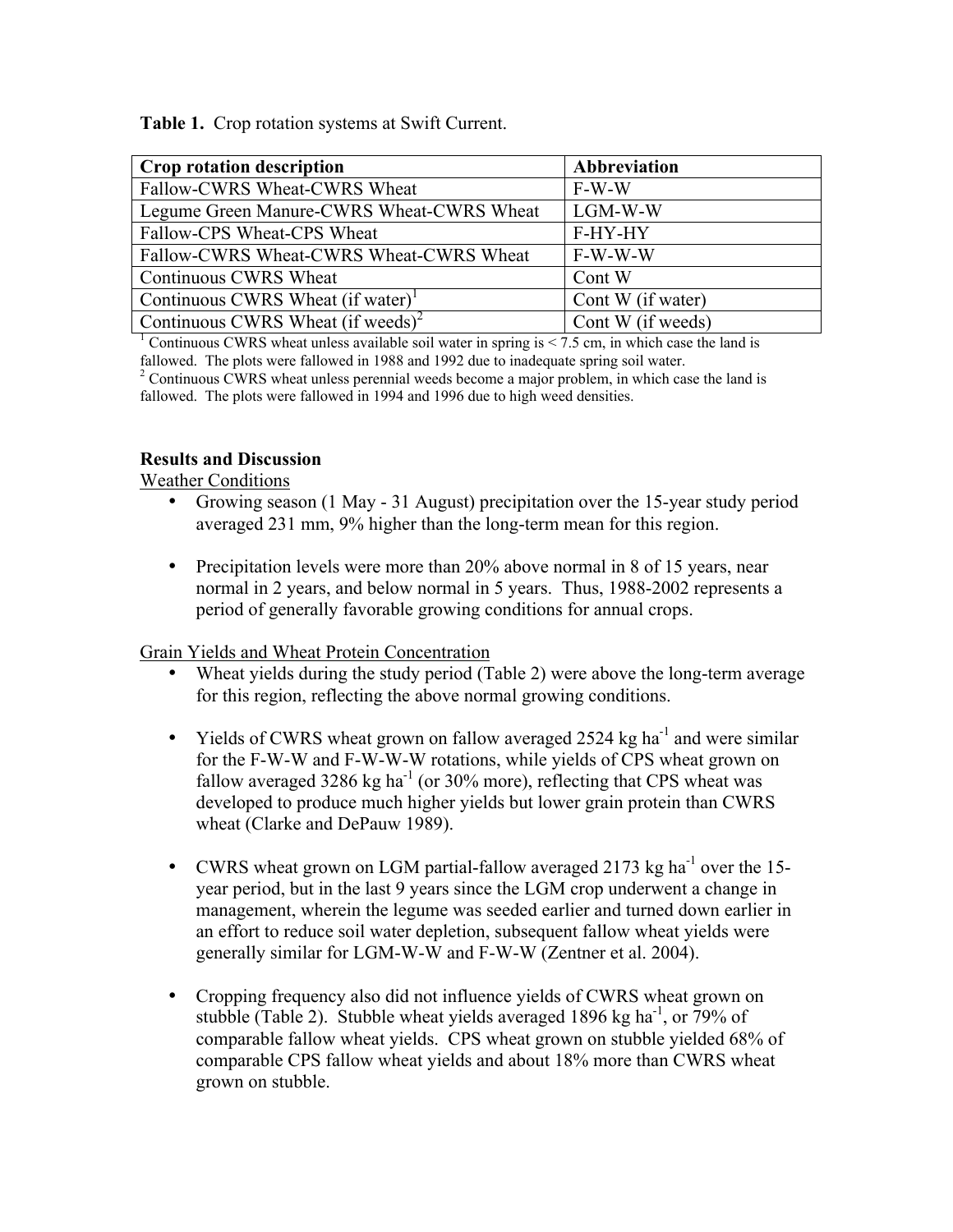• Grain protein concentrations were highest for CWRS wheat grown on partial fallow and on stubble in the LGM-W-W rotation, and were consistently higher for CWRS than for CPS wheat (Table 2). The higher grain protein in the LGM system was attributed to a gradual improvement in the N supplying power of the soil (Zentner et al. 2004).

| <b>Rotation</b>                                                                                       | Grain yield $(kg ha^{-1})$ | Grain protein (%) |  |
|-------------------------------------------------------------------------------------------------------|----------------------------|-------------------|--|
| Wheat grown on fallow/partial fallow                                                                  |                            |                   |  |
| $F-(W)-W$                                                                                             | 2491                       | 13.6              |  |
| $LGM-(W)-W$                                                                                           | 2173                       | 14.9              |  |
| $F-(HY)-HY$                                                                                           | 3286                       | 11.7              |  |
| $F-W-W-W-W$                                                                                           | 2556                       | 13.7              |  |
| Mean                                                                                                  | 2627                       | 13.5              |  |
| $S_{x}$                                                                                               | 70                         | 0.18              |  |
|                                                                                                       |                            |                   |  |
| Wheat grown on stubble                                                                                |                            |                   |  |
| $F-W-(W)$                                                                                             | 1920                       | 12.9              |  |
| $LGM-W-(W)$                                                                                           | 1977                       | 14.1              |  |
| $F-HY-(HY)$                                                                                           | 2240                       | 11.4              |  |
| $F-W-(W)-W$                                                                                           | 1892                       | 13.1              |  |
| $F-W-W-(W)$                                                                                           | 1910                       | 12.9              |  |
| Cont W $(if water)^a$                                                                                 | 2021                       | 12.2              |  |
| Cont W (if weeds) $\overline{b}$                                                                      | 1659                       | 13.9              |  |
| Cont W                                                                                                | 1892                       | 13.2              |  |
| Mean                                                                                                  | 1946                       | 13.0              |  |
| $S_{x}$                                                                                               | 44                         | 0.17              |  |
| Plots were fallowed in 1988 and 1992 due to inadequate spring soil water. Data for 1989 and 1993 were |                            |                   |  |

Table 2. Yield and protein content of wheat grown in rotations at Swift Current (1988- 2002).

excluded from the mean values shown.

b Plots were fallowed in 1994 and 1996 due to high weed densities. Data for 1995 and 1997 were excluded from the mean values shown.

# Production Costs and Breakeven Conditions

- Production costs for the complete rotation systems increased with cropping frequency; they averaged about \$231 ha<sup>-1</sup> for F-W-W and LGM-W-W,  $$242$  ha<sup>-1</sup> for F-HY-HY and F-W-W-W, and  $$285$  ha<sup>-1</sup> for Cont W (Fig. 1).
- The fact that average total costs were generally similar for F-W-W and LGM-W-W indicates that the added costs for seed and managing the LGM crop were largely offset by the savings in N fertilizer applied to the subsequent wheat crops plus savings in costs for weed control (tillage and herbicides) required on partial- fallow versus the full-fallow areas.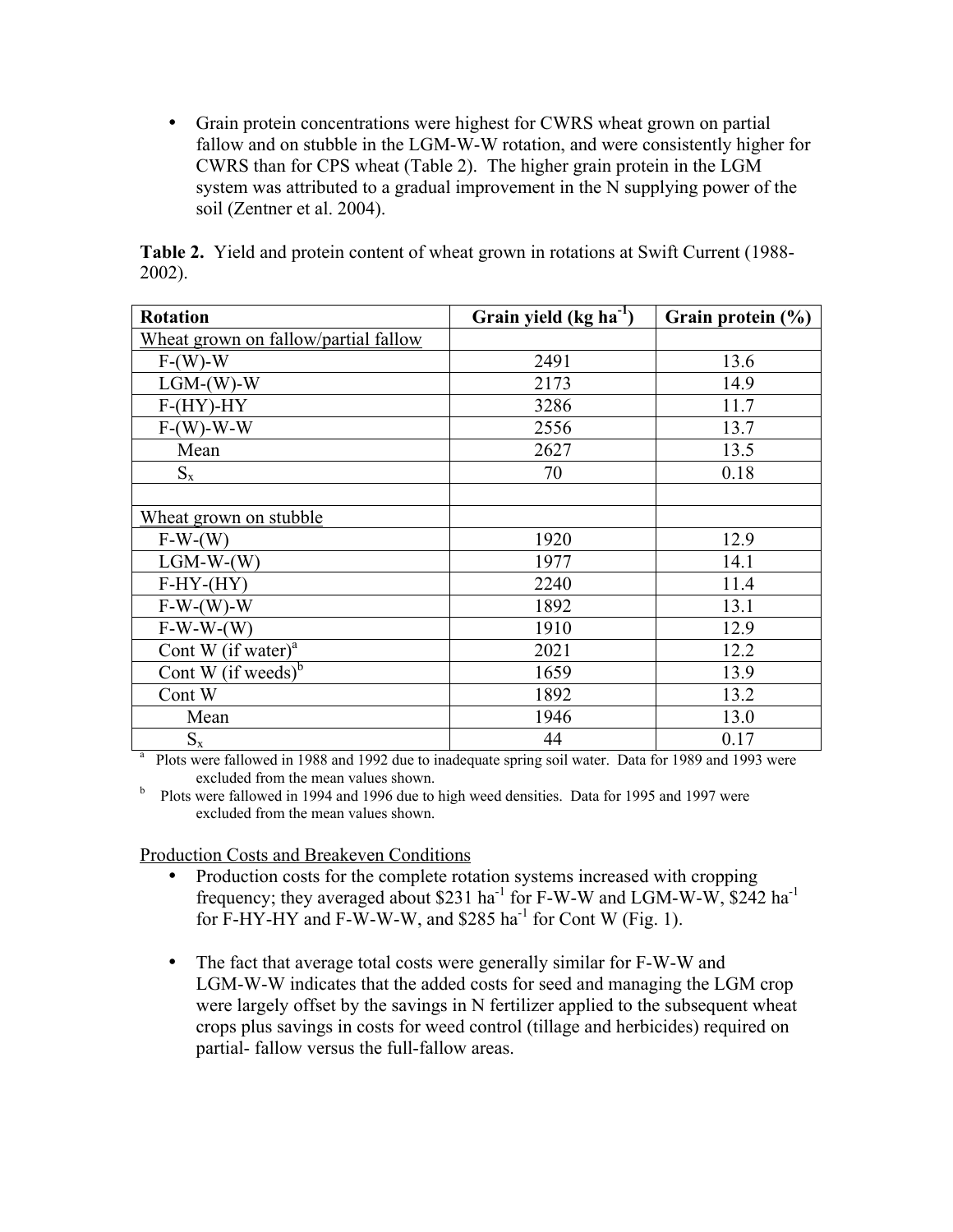- Total costs for the flex-cropping systems were significantly lower (about \$22 ha<sup>-1</sup>) less) than for Cont W, reflecting that summerfallowing the land (2 in 15 years) requires lower resource expenditures than cropping it.
- The unit cost of producing CWRS wheat on fallow averaged \$159  $t^{-1}$ , and \$193  $t^{-1}$ when it was grown on LGM partial-fallow (including the cost of summerfallow or LGM partial fallow). By comparison, the average unit cost for CWRS wheat grown on stubble ranged between \$141  $t^{-1}$  and \$151  $t^{-1}$ , with the cost being lowest for the LGM system. The unit cost of producing CPS wheat averaged \$130  $t^{-1}$ and  $\$103$  t<sup>-1</sup> when grown on fallow and stubble, respectively. These values represent 'breakeven prices' , or the minimum wheat prices needed to recover production costs.



Figure 1. Mean production costs for cropping systems at Swift Current (1988-2002).

Net Returns

• Mean net returns (income remaining after paying for all production costs) were highest for Cont W  $(\$41 \text{ ha}^{-1})$ ; intermediate for F-W-W-W, F-HY-HY, and the flex crop rotations (about  $$15 \text{ ha}^{-1}$  less); and lowest for F-W-W and LGM-W-W (about  $$25 \text{ ha}^{-1}$  less). These results contrast to those reported by Zentner and Campbell (1988) for another study at Swift Current conducted during the much drier 1967-1984 period wherein F-W and F-W-W were generally more profitable than Cont W.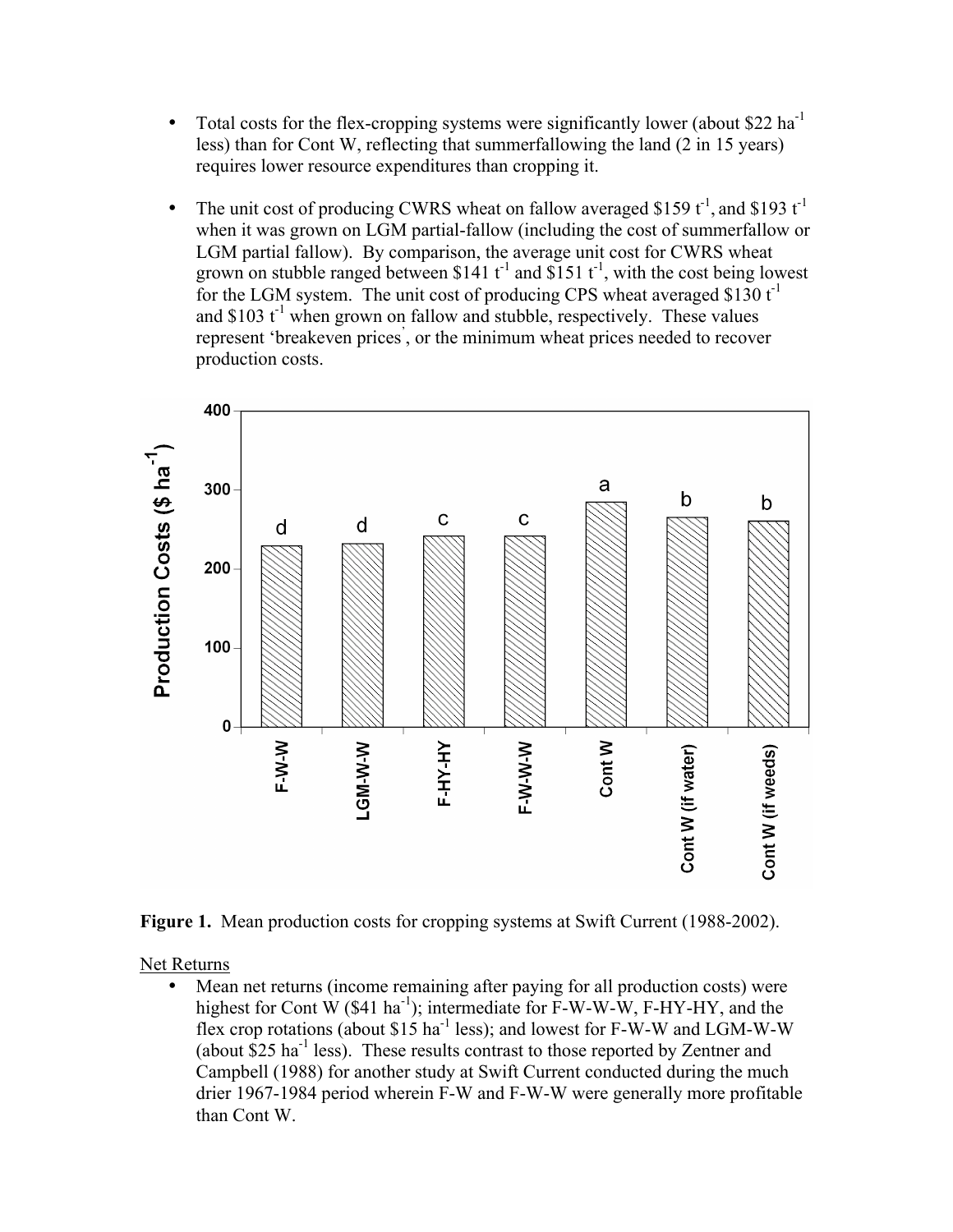- On an annual basis, the economic performance of Cont W and the flex–crop rotations was significantly higher than for the other cropping systems in 7-8 of 15 years, mainly those years with above average growing season rainfall. In the drier years, F-W-W and F-HY-HY generally performed best (Fig. 2 and Fig. 3).
- Net returns for LGM-W-W were significantly higher than for F-W-W in 5 of 15 years, similar in 6 years, and significantly lower in 4 years, the latter years occurred mainly prior to the change in management of the LGM crop in 1993 (Fig. 2).
- Net returns for F-HY-HY were higher than for F-W-W in 5 of 15 years, but they were significantly lower in 4 other years.
- Increases in the price for CWRS or CPS wheat favored the more intensively cropped systems, while lower wheat prices favored the rotations that included fallow (data not shown).



Figure 2. Annual net returns for fallow-based cropping systems at Swift Current.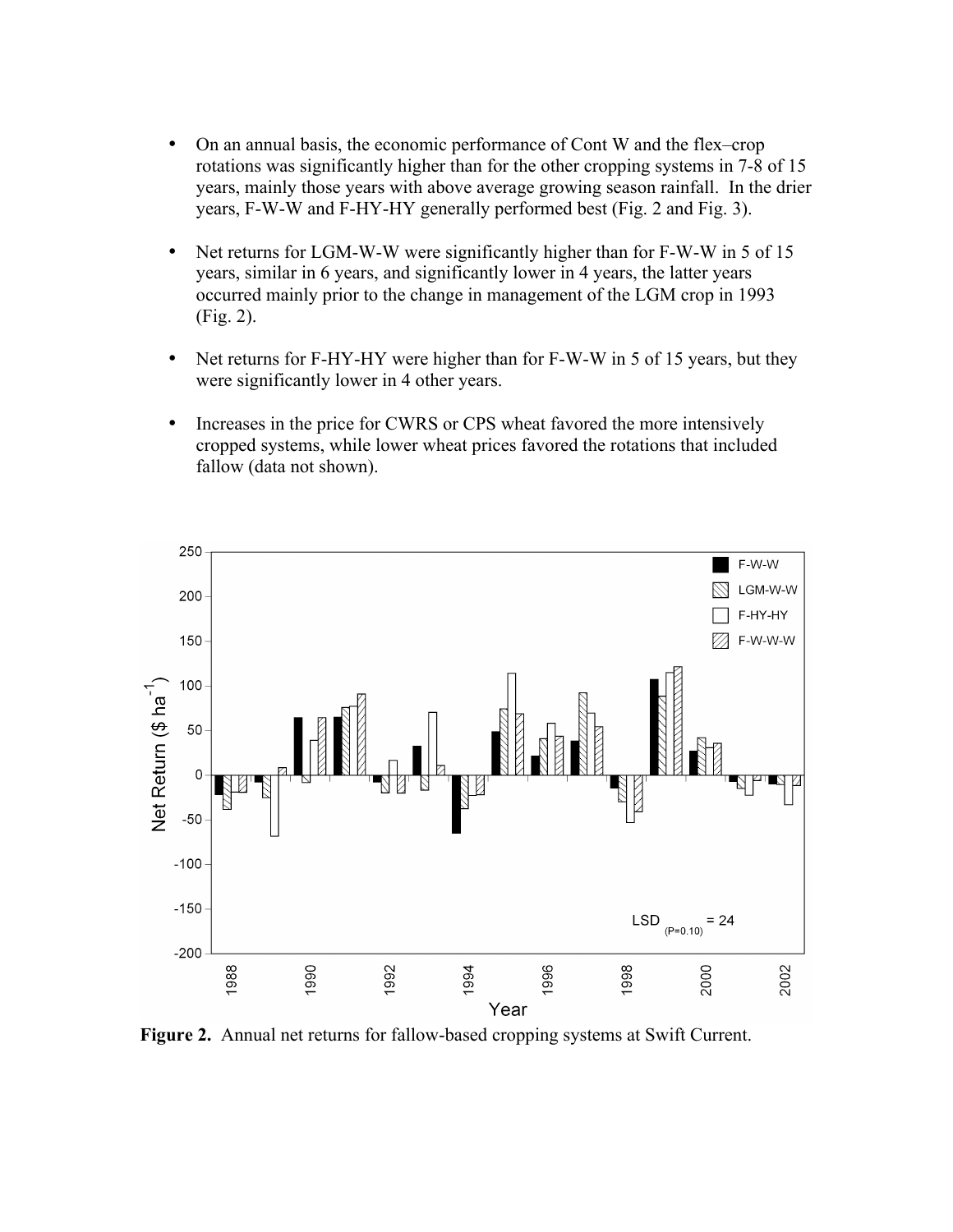

Figure 3. Annual net returns for continuously cropped systems at Swift Current.

Riskiness

- Income variability increased as cropping frequency increased (Fig.4). Riskiness was lowest for F-W-W and highest for the continuously crop systems.
- Surprisingly, the flex-crop systems displayed higher income variability than Cont W, in part because no income is generated in years when the land is summerfallowed due to inadequate spring soil water or high weed infestations, and in part due to the all-risk crop insurance program which offsets years with low grain yields (and income), thereby helping to increase and stabilize income (or minimize the losses) in these years.
- Producers face a tradeoff between the potential to earn higher net returns and the need to accept higher risk or income variability (Fig. 4).
- Based on a risk analysis of the probability distributions of net returns for the cropping systems (and with all-risk crop insurance), producers with low risk aversion (i.e., those most willing to gamble or accept risk) would choose Cont W, while more conservative producers (i.e., those less willing to gamble) would choose the F-HY-HY or F-W-W-W systems (Fig . 4).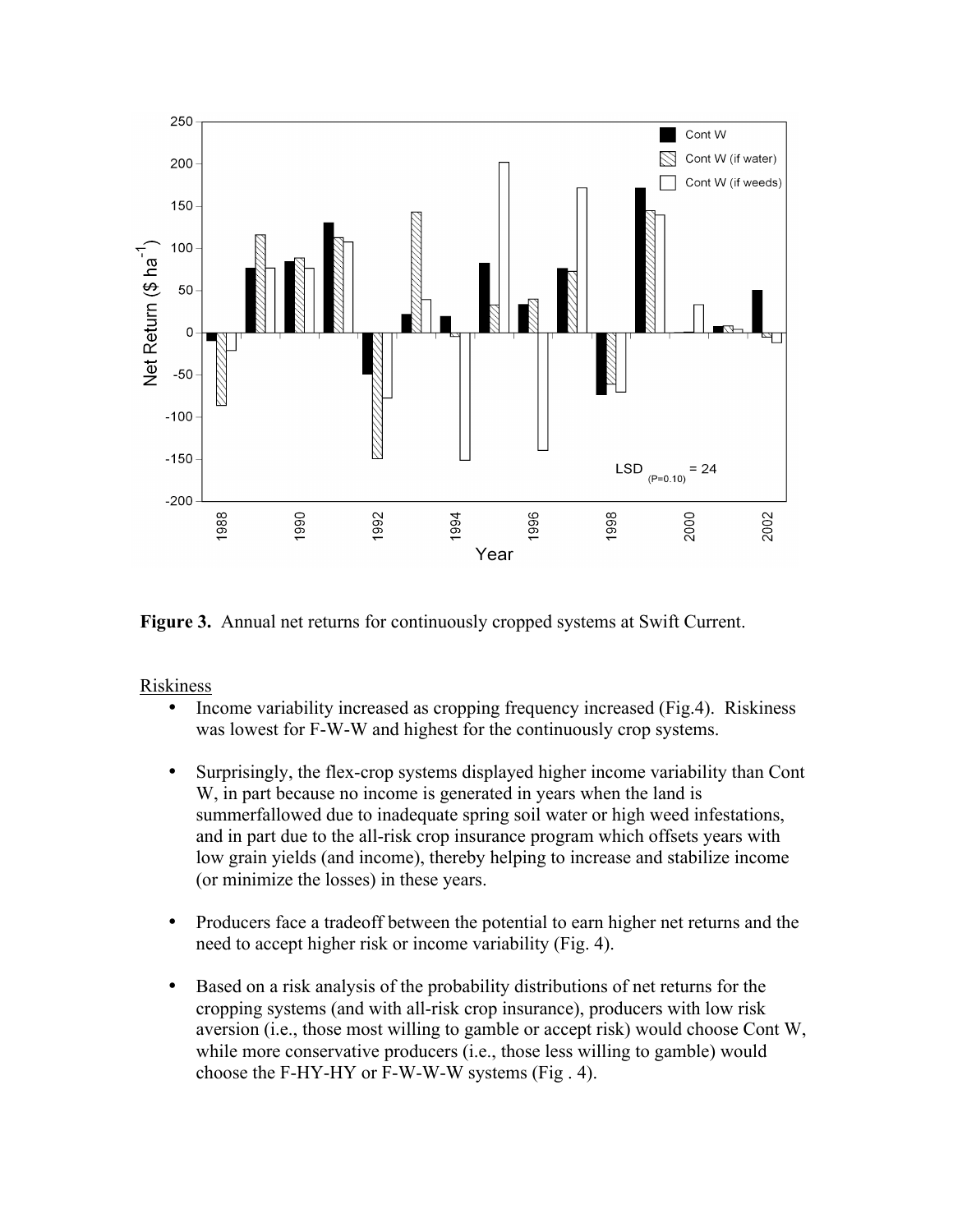• Without all-risk crop insurance, producers with low to moderate risk aversion would choose F-W-W-W or Cont W (if water), while producers with higher risk aversion would choose F-W-W (Fig. 5).



Figure 4. Tradeoff between increases in net return and increases in riskiness, assuming participation in the Canada/Saskatchewan all-risk crop insurance program.



Figure 5. Tradeoff between increases in net return and increases in riskiness, without all-risk crop insurance.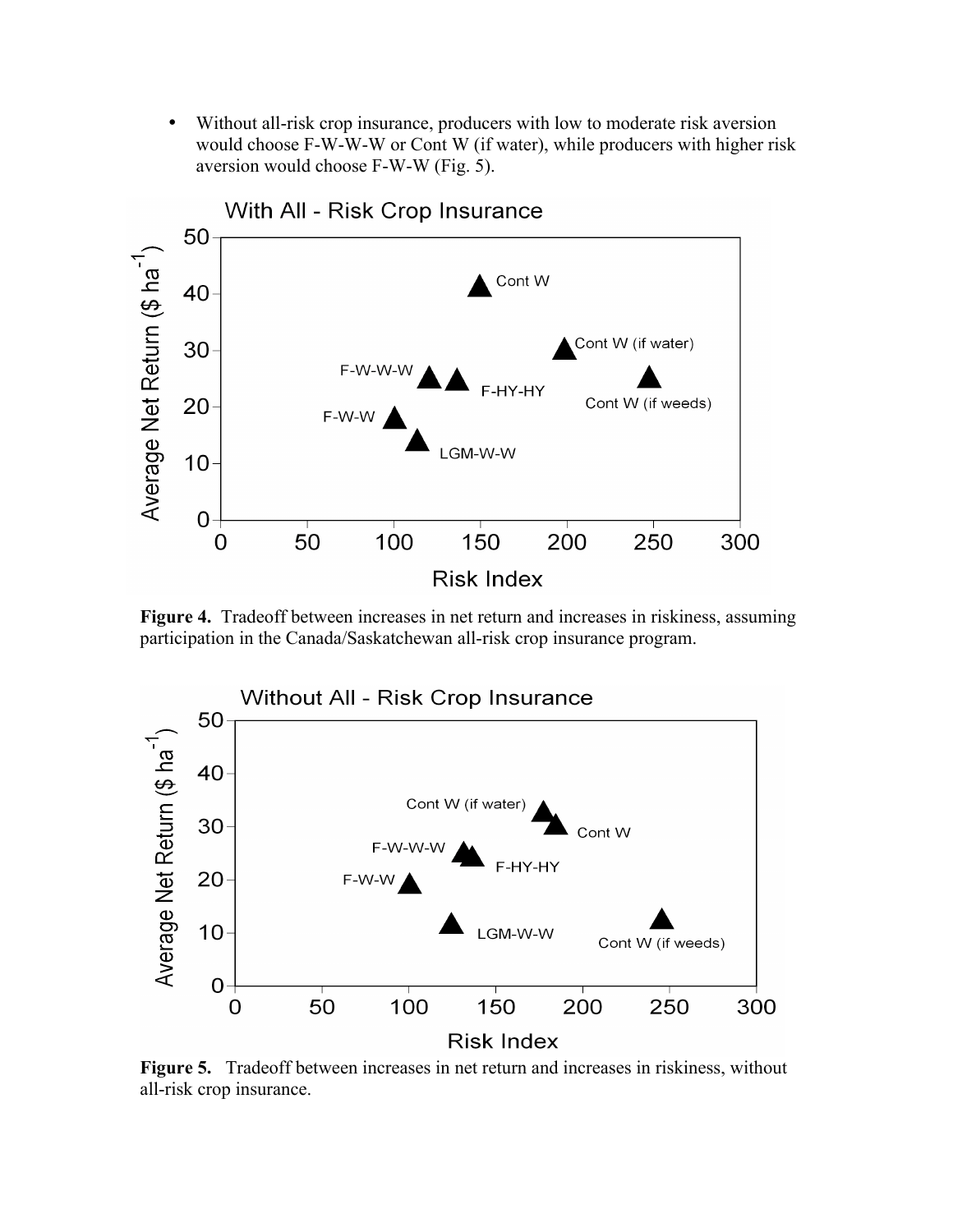## **Conclusions**

- Wheat yields for these N and P fertilized systems, managed using conservation tillage practices, were above normal for the region, reflecting the generally favorable growing conditions during the study period.
- Wheat yields were not influenced by cropping frequency, with yields of CWRS wheat grown on stubble averaging 79% of fallow CWRS wheat yields, and with yields of CPS wheat grown on stubble averaging 68% of fallow CPS wheat yields.
- Grain protein content of CWRS wheat was highest when grown in the LGM system, and was little affected by cropping frequency.
- Total production costs increased with cropping frequency; however, the cost per unit of wheat produced displayed the reverse trend.
- Net returns were generally highest for Cont W, intermediate for the flex-crop rotations and for F-HY-HY and F-W-W-W, and lowest for F-W-W and LGM-W-W, again reflecting the good growing conditions which favored more intensive cropping systems.
- Net returns from the production of CPS wheat, with its higher yield but lower grain protein content and market price, averaged about \$10 ha<sup>-1</sup> higher than from the production of CWRS wheat grown in comparable fallow-based rotations.
- The use of a legume green manure crop as a summerfallow replacement was generally more profitable than full-fallow, but to be successful the LGM crop must be planted early (mid to late April) and its growth terminated in early July (before reaching full bloom) to minimize soil water depletion by the legume.
- The economic performance of the flex-crop rotations was superior to the fallowbased fixed rotations, but lower than for Cont W when participation in all-risk crop insurance was assumed.
- But, without all-risk crop insurance, Cont W (if water) was the preferred cropping system by producers with low to moderate risk aversion, while producers with high risk aversion would choose F-W-W.

# References

- Campbell, C.A., Zentner, R.P., Gameda, S., Blomert, B., and Wall, D.D. 2002. Production of annual crops on the Canadian Prairies: Trend during 1976-1998. Can. J. Soil Sci. 82: 45-57.
- Clarke, J.M., and DePauw, R.M. 1989. ERDA semi-hard wheat agronomy project. Final Report. Agriculture Canada Research Centre, Swift Current, SK. 138 pp.